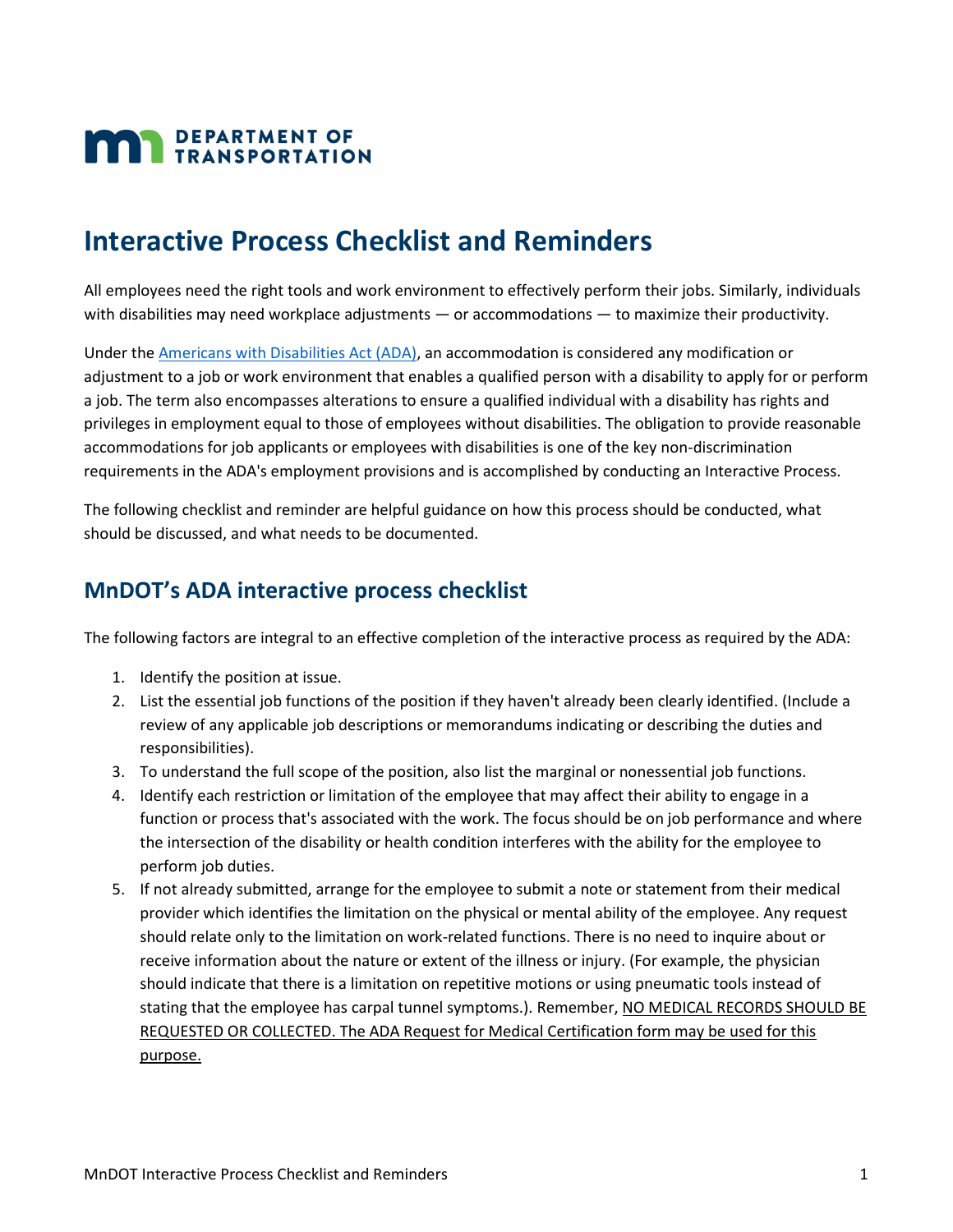- 6. You should engage in a meeting or series of meetings with the employee to assess the limitations and discuss and identify needed accommodations, if any, to enable them to perform all of the essential job functions of the position.
- 7. During the interactive process with the employee, first review and confirm the limitations provided by the physician. It is very important to document this conversation as it becomes the foundation for the discussion (interaction) moving forward.
- 8. If the employee doesn't agree with the limitations, they need to obtain clarification from the physician. If there seems to be good reason to get a second opinion, we will need to follow the applicable provisions of the ADA. Please consult with the [Disability Programs Coordinator](mailto:ken.rodgers@state.mn.us?subject=Interactive%20Process%20Checklist%20and%20Reminders%20) (contact information at end of this document).
- 9. Review each accommodation proposed by either side for feasibility and effectiveness. Document the entire conversation by listing each proposed accommodation and indicating its viability. This will require an open and honest exchange of ideas from both parties. This is the essence of an interactive process. It is often helpful for the employee to have recommendations in mind; however, this is not a requirement.
- 10. If questions arise regarding the manner or way in which a particular limitation may be accommodated, you may contact the **Disability Programs Coordinator** for assistance.
	- phone at (800) 526-7234 or visit their website a[t http://www.askjan.org.](http://www.askjan.org/) • Another good resource to consult is the Job Accommodation Network for confidential advice and information. The Job Accommodation Network is a program sponsored by the Department of Labor (DOL) and is available to employees and/or employers. They may be contacted via
- 11. If you believe a requested accommodation imposes a potential undue hardship on MnDOT or is a safety risk for the employee or other employees, please refer the matter to th[e Affirmative Action Office](http://ihub.dot.state.mn.us/equity-diversity/contacts.html) to evaluate and document. We will do this with your assistance.
- 12. Please give careful consideration to the employee's accommodation preference but select and implement the accommodation that will be most effective and appropriate for both MnDOT and the employee.
- 13. Conclude the interactive process by documenting a plan for implementing the selected accommodation(s) with clear timetables provided. This becomes the ADA Accommodation Agreement/Summary.
- 14. Confirm with the employee in writing that the agreed upon plan covers their limitations and details of the accommodation(s) that will be implemented.
- 15. Meet with the employee to establish or implement the accommodation(s) and periodically confirm with the employee that the accommodation(s) is/are effective. Document the plans progress.
- 16. If the agreed upon accommodation(s) is/are not effective, engage in additional discussions (interactions) until an effective accommodation is found.

 This flexible, dynamic and fluid interactive process must be used by both supervisors and/or managers who need to determine if a reasonable accommodation is available for an employee experiencing issues with job performance related to a disability or medical condition. This process is also required for job applicants as a part of the job application process. Documentation of each step of the process is very important.